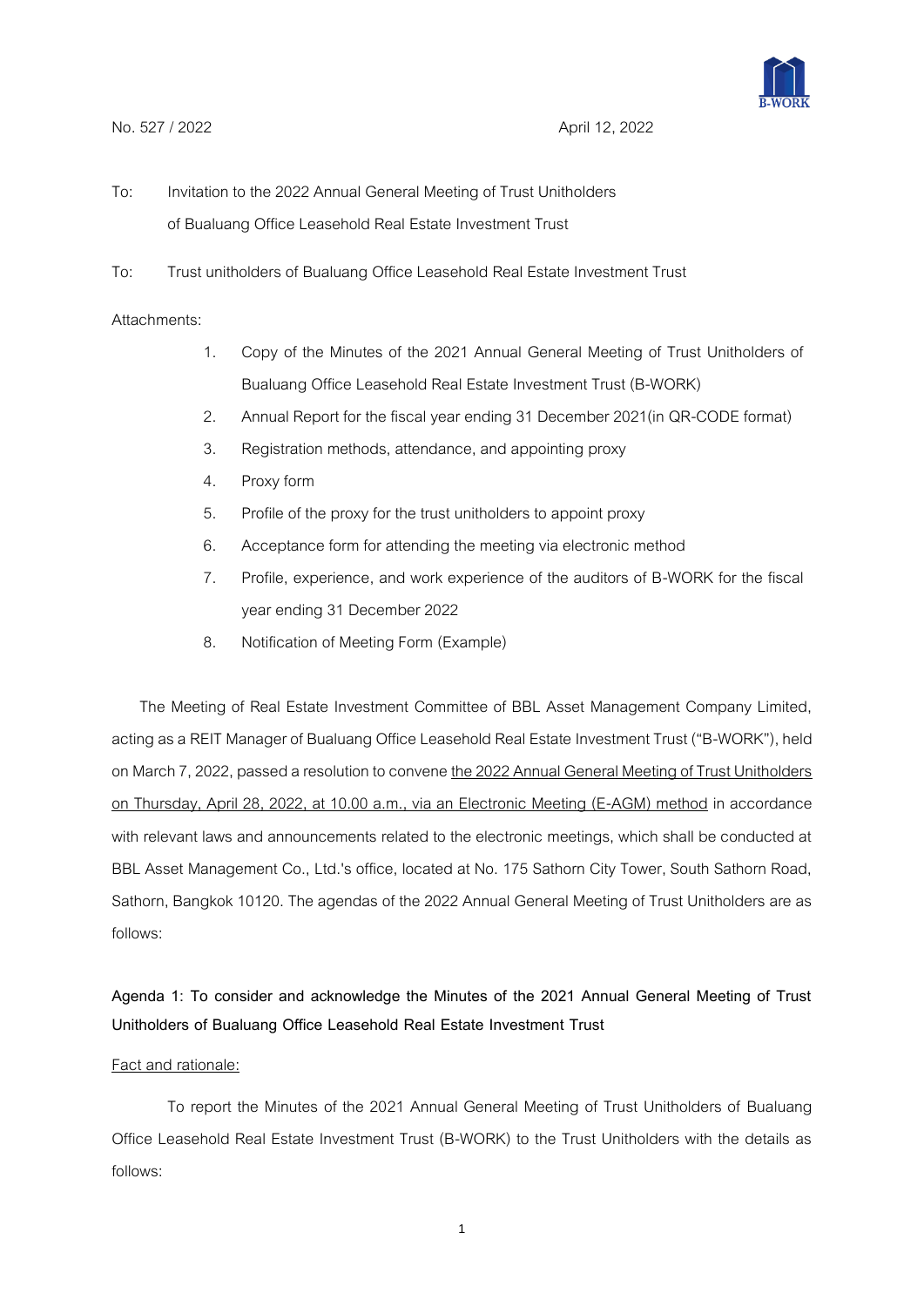

The 2021 Annual General Meeting of Trust Unitholders of Bualuang Office Leasehold Real Estate Investment Trust (B-WORK) held on April 27, 2021, at 13.30 hours, via an Electronic Meeting (E-AGM) method. At the start of the meeting, there were 4 trust unitholders in attendance at the meeting in person, representing 251,400 trust units, and 44 trust unitholders presented by proxy, representing 230,778,000 trust units: totalling 48 trust unitholders in attendance at the meeting, representing 231,029,400 out of 368,800,000 trust units, representing 62.6435 percent of the total trust units, thus forming a quorum. The details of the resolution of each agenda are as follows:

- Agenda 1 To consider and acknowledge the summary of key matters in the form of questions and answers, which allows trust unitholders to submit questions related to the 2020 annual report of Bualuang Office Leasehold Real Estate Investment Trust (B-WORK) in substitution of convening 2020 Annual General Meeting of Trust Unitholders
- Agenda 2 To consider and acknowledge the performance for the year 2020
- Agenda 3 To consider and acknowledge the financial statements for the fiscal year ended on 31 December 2020
- Agenda 4 To consider and acknowledge the proceeds distribution to the trust unitholders for the fiscal year ended on 31 December 2020
- Agenda 5 To consider and acknowledge the appointment of the auditors and the determination of the auditors' remuneration
- Agenda 6 To consider and approve the REIT's acquisition of the additional assets (No. 1)
- Agenda 7 To consider and approve the REIT's first capital increase through issuance and offering for sale of up to 86,500,000 additional trust units for the acquisition of the additional assets (No. 1)
- Agenda 8 To consider and approve the offering method and allotment method of the additional trust units to be issued and offered for sale in the first capital increase, and the listing of the additional trust units as listed securities on the Stock of Exchange of Thailand
- Agenda 9 To consider and approve the REIT's long-term/short-term loan of not exceeding THB 1,000 million for acquisition of the additional assets (No. 1), payment of the relevant costs and expenses, and/or to be used as the REIT's working capital, which may constitute connected transaction between the REIT and the related person of the REIT Manager, and the REIT's delivery of collateral required for the loan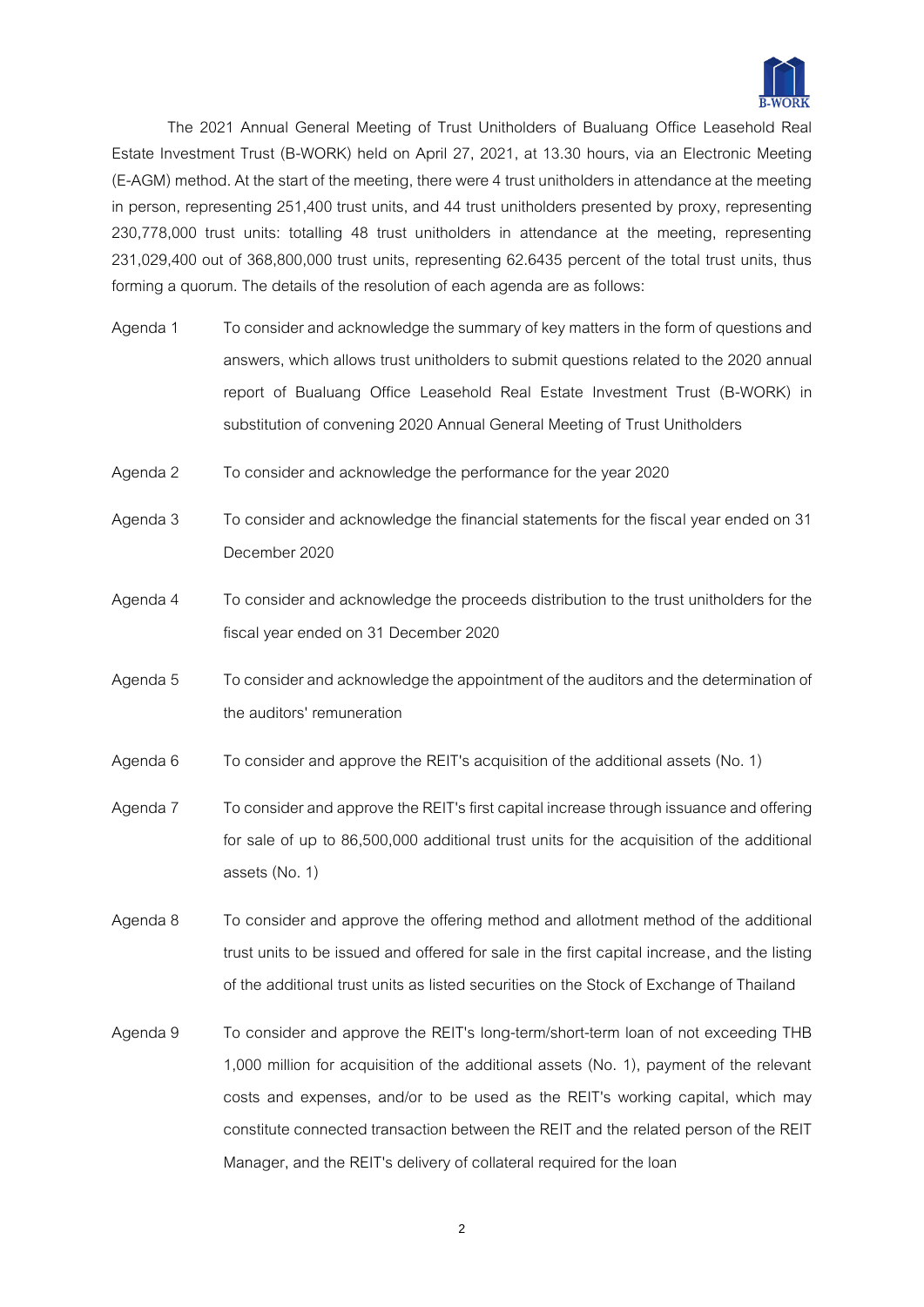

- Agenda 10 To consider and approve the REIT's issuance and offering for sale of the debentures totalling up to THB 1,920 million for acquisition of the additional assets (No. 1), payment of the relevant costs and expenses, loan repayment, and/or to be used as the REIT's working capital, and the REIT's delivery of collateral required therefor
- Agenda 11 To consider the amendment to the trust deed to align with the acquisition of the additional assets and the first capital increase

## Agenda 12 Other business (if any).

The Minutes of the 2021 Annual General Meeting of Trust Unitholders of B-WORK are in accordance with the information disclosed in the digital platform of the Stock Exchange of Thailand on May 12, 2021. The Minutes of the 2021 Annual General Meeting is as appeared in **Attachment 1** which has been delivered to the Trust Unitholders along with this Report.

#### REIT Manager's opinion:

The REIT Manager deemed it appropriate that the Minutes of the 2021 Annual General Meeting of Trust Unitholders of Bualuang Office Leasehold Real Estate Investment Trust (B-WORK) be delivered to the trust unitholders for an acknowledgement.

## Trustee's opinion:

The Minutes proposed in this Agenda are in accordance with the information disclosed in the digital platform of the Stock Exchange of Thailand on May 12,2021.

## Resolution:

None.

## **Agenda 2: To consider and acknowledge the operating results for the year 2021**

#### Fact and rationale:

To comply with the Trust Deed of Bualuang Office Leasehold Real Estate Investment Trust (B-WORK) dated 6 February 2018 (the "**Trust Deed**"), the REIT Manager must disclose the information relating to the REIT's performance to the trust unitholders. The key information relating to the operating results are summarized below.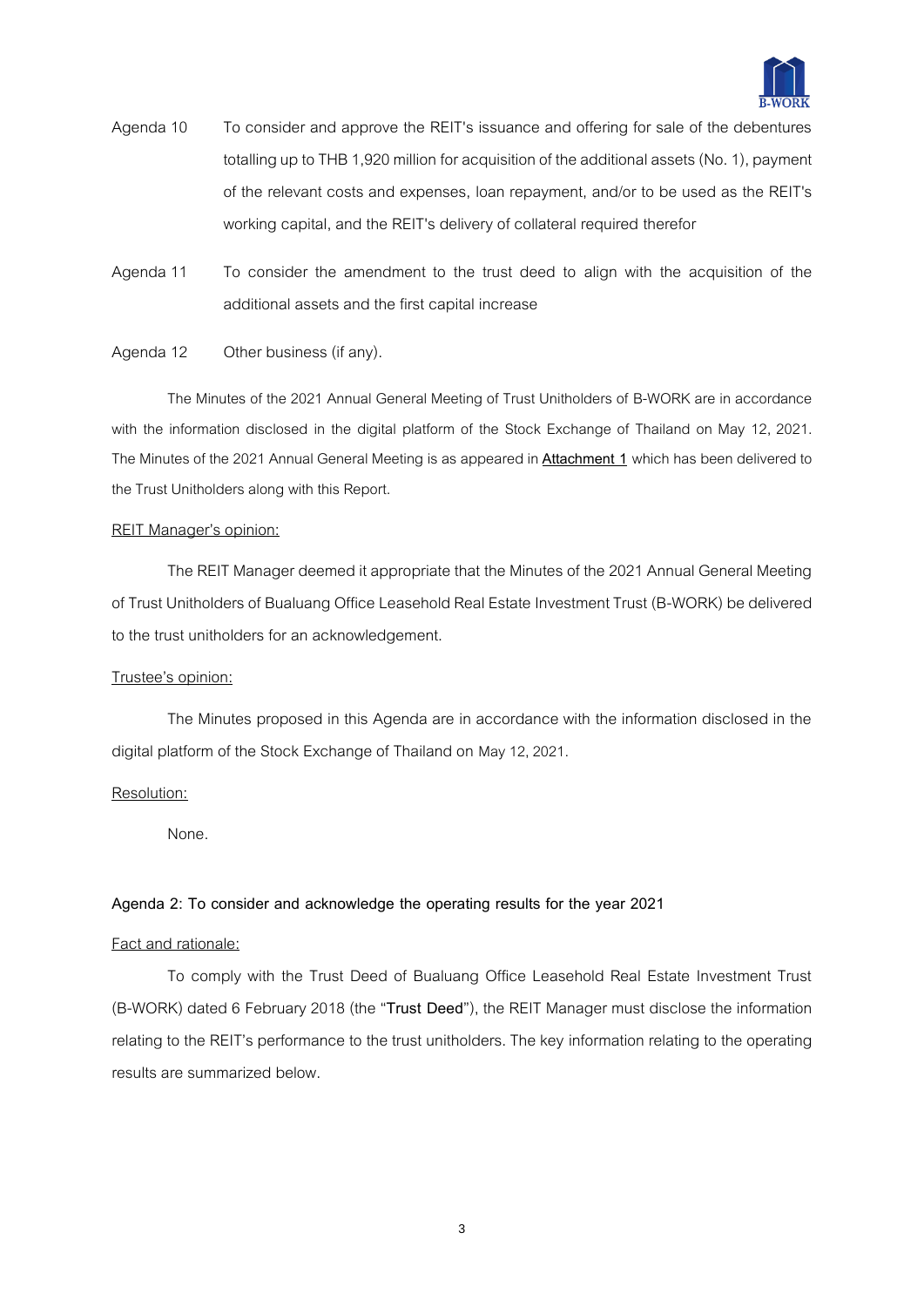

# 1) Average occupancy rate, renewal rate, and average rental rate

| <b>Description</b>                    | FY2021 | FY2020 | Change<br>Increase/(Decrease)<br>(percentage) |  |
|---------------------------------------|--------|--------|-----------------------------------------------|--|
| True Tower 1 Project                  |        |        |                                               |  |
| Net leasable area (sq.m.)             | 37,315 | 37,315 |                                               |  |
| Average occupancy rate (percentage)   | 99.7%  | 99.7%  |                                               |  |
| Renewal rate (percentage)             | 100%   | 100%   |                                               |  |
| Average rental rate (THB/sq.m./month) | 668    | 646    | 3.4%                                          |  |
| True Tower 2 Project                  |        |        |                                               |  |
| Net leasable area (sq.m.)             | 25,041 | 25,041 |                                               |  |
| Average occupancy rate (percentage)   | 100%   | 100%   |                                               |  |
| Renewal rate (percentage)             | 100%   | 100%   |                                               |  |
| Average rental rate (THB/sq.m./month) | 619    | 598    | 3.5%                                          |  |

2) Summary of operating results of the REIT

| <b>Operating results</b><br>(Unit: THB) | 1 January 2021 -<br>31 December 2021 | 1 January 2020 -<br>31 December 2020 | Change<br>Increase/(Decrease)<br>(percentage) |
|-----------------------------------------|--------------------------------------|--------------------------------------|-----------------------------------------------|
| Total income                            | 579,839,027                          | 575,636,435                          | $0.7\%$                                       |
| Total expense                           | 255,682,806                          | 263,812,934                          | $(3.1\%)$                                     |
| Net investment income                   | 324,156,221                          | 311,823,501                          | 4.0%                                          |
| Net profits (loss) on investments       | 43,684,158                           | 122,184,086                          | $(64.2\%)$                                    |
| Increase in net assets from             | 367,840,379                          | 434,007,587                          | $(15.2\%)$                                    |
| operations                              |                                      |                                      |                                               |

Other details are as shown in the 2021 Annual Report, which has been sent to the trust unitholders together with this invitation in form of QR Code.

## REIT Manager's opinion:

The REIT Manager deemed it appropriate to report the operating results for the year 2021 to the trust unitholders for an acknowledgement. This is in accordance with the specifications in the Trust Deed and the criteria of the Office of Securities and Exchange Commission, which specifies that the REIT Manager must inform the trust unitholders regarding the REIT's operating results for the previous fiscal year.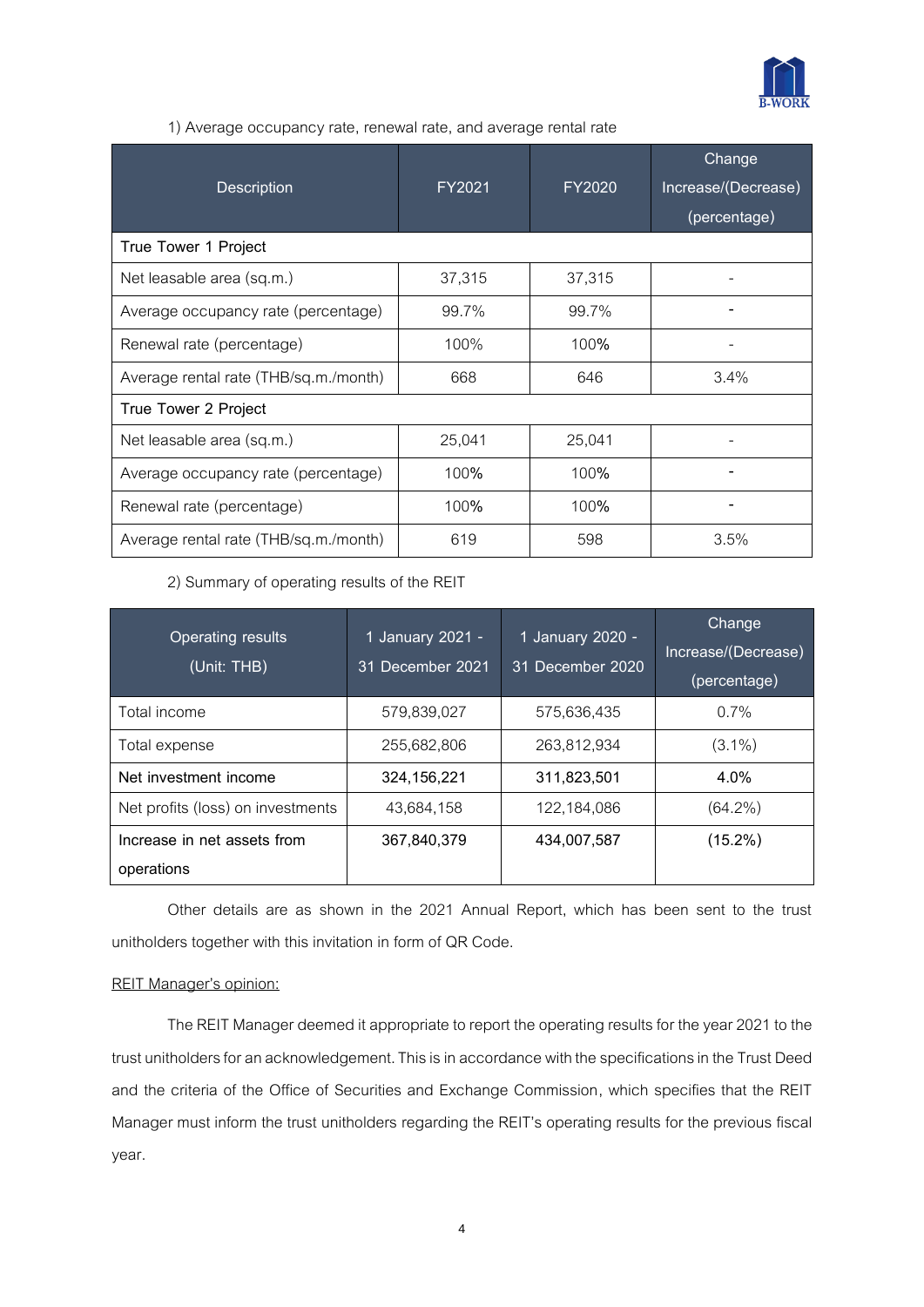

# Trustee's opinion:

The performance of the REIT is as presented by the REIT Manager, which suggested that the REIT can still operate as usual. The Trustee has no observation on the operating results.

# Resolution:

None.

**Agenda 3: To consider and acknowledge the financial statements for the year ended December 31, 2021**

# Fact and rationale:

In order to propose to the trust unitholders for an acknowledgement, the financial statements for the year ended December 31, 2021, of the REIT have been prepared pursuant to the accounting standards, and were audited and certified by the auditor, i.e. KPMG Phoomchai Audit Ltd. The details are as shown in the 2021 Annual Report, which has been sent to the trust unitholders together with this invitation in form of QR Code. The key information relating tothe operating results are summarized below.

| <b>Description</b>                                   | 1 January 2021 - | 1 January 2020 - |  |  |
|------------------------------------------------------|------------------|------------------|--|--|
| (Unit: THB)                                          | 31 December 2021 | 31 December 2020 |  |  |
| Statement of financial position                      |                  |                  |  |  |
| <b>Total assets</b>                                  | 5,066,997,486    | 4,990,670,747    |  |  |
| <b>Total liabilities</b>                             | 1,138,355,401    | 1,141,394,035    |  |  |
| Net asset                                            | 3,928,642,085    | 3,849,276,712    |  |  |
| Net asset value per unit                             | 10.6525          | 10.4373          |  |  |
| Statement of income                                  |                  |                  |  |  |
| Total income                                         | 579,839,027      | 575,636,435      |  |  |
| Total expense                                        | 255,682,806      | 263,812,934      |  |  |
| Net profit from investments                          | 324,156,221      | 311,823,501      |  |  |
| Net gain (loss) on investments                       | 43,684,158       | 122,184,086      |  |  |
| Net increase in net assets resulting from operations | 367,840,379      | 434,007,587      |  |  |
| Statement of cash flow                               |                  |                  |  |  |
| Net cash from operating activities                   | 293,168,417      | 451,144,331      |  |  |
| Net cash used in financing activities                | (327, 575, 006)  | (329, 985, 939)  |  |  |
| Net increase (decrease) in cash and cash equivalents | (34, 406, 589)   | 121,158,392      |  |  |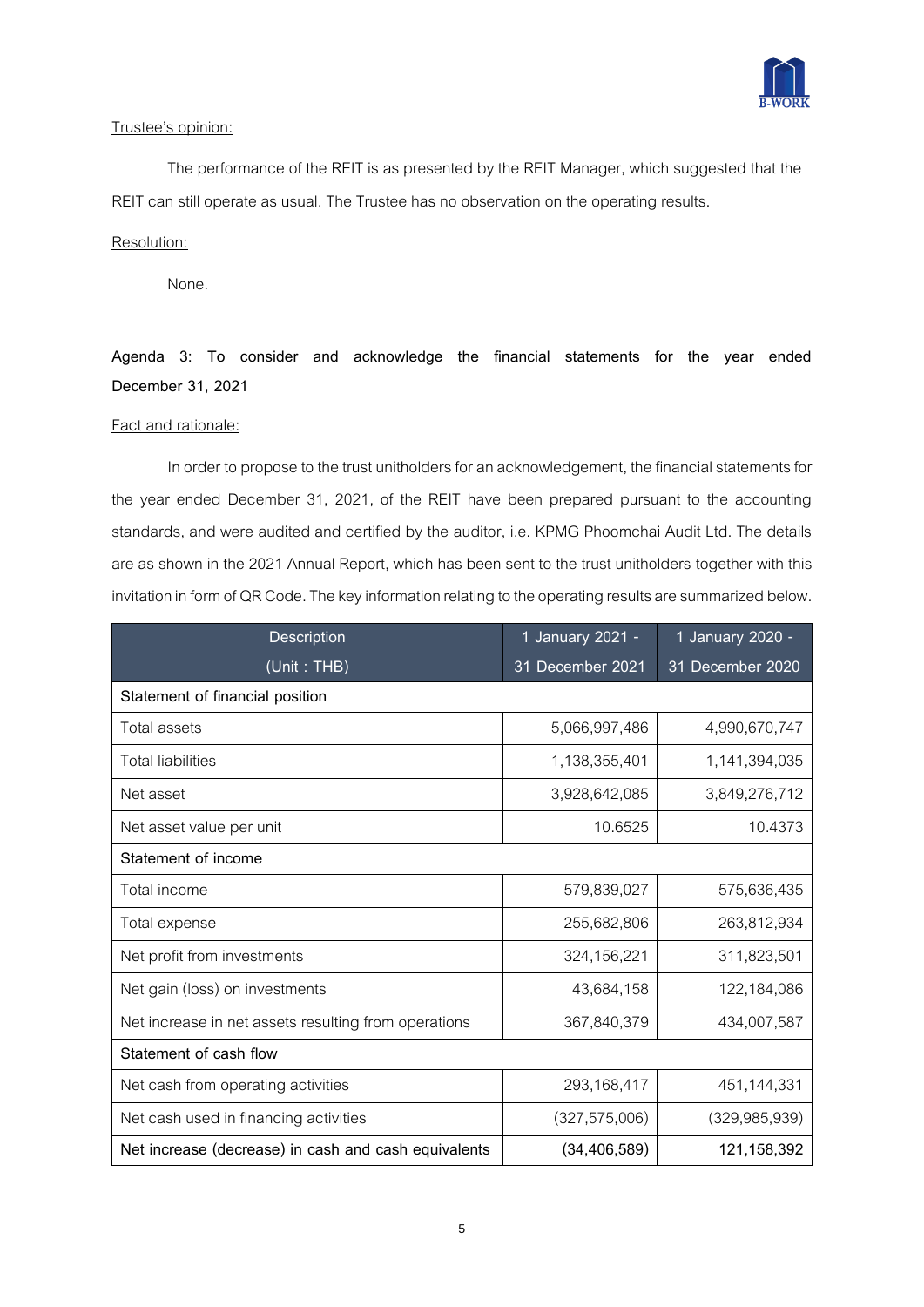

| <b>Description</b>                          | 1 January 2021 - | 1 January 2020 - |
|---------------------------------------------|------------------|------------------|
| (Unit: THB)                                 | 31 December 2021 | 31 December 2020 |
| Cash and cash equivalents as at 1 January   | 207,568,928      | 86,410,536       |
| Cash and cash equivalents as at 31 December | 173, 162, 339    | 207,568,928      |

#### REIT Manager's opinion:

The REIT Manager deemed it appropriate to propose that the trust unitholders acknowledge the statement of financial position and the statement of income as of December 31, 2021, of the REIT, in order to comply with the criteria of the SEC Office which specifies that the REIT Manager must inform the trust unitholders of the financial position during the previous fiscal year. This must at least include the financial statements which the auditors audited and rendered their opinion on.

The REIT Manager opined that the statement of financial position and the statement of income as of December 31, 2021, of the REIT have been prepared correctly, completely, and sufficiently pursuant to the generally accepted accounting standards, and were audited and certified by the auditors.

#### Trustee's opinion:

The financial statements provided by the REIT Manager were audited by the accountant certified by the SEC Office. The auditor's report of the financial statements is unconditional, which is in accordance with the criteria of the Notification of the Capital Market Supervisory Board re: Rules, Conditions and Procedures for Disclosure of Mutual Funds and Real Estate Investment Trusts or Infrastructure Trusts.

## Resolution:

None.

# **Agenda 4: To consider and acknowledge the proceeds distribution to the trust unitholders for the fiscal year ended on December 31, 2021**

## Fact and rationale:

The REIT has a policy to distribute proceeds of not less than 90 (ninety) percent of its adjusted net profit of each fiscal year, in not less than 2 (two) distributions each year. The proceeds that will be distributed to the trust unitholders are divided into year-end distribution and interim distribution, which are in compliance with the criteria specified in the Trust Deed. The REIT has announced the distribution of proceeds to the trust unitholders for the 2021 performance ended December 31, 2021, equivalent to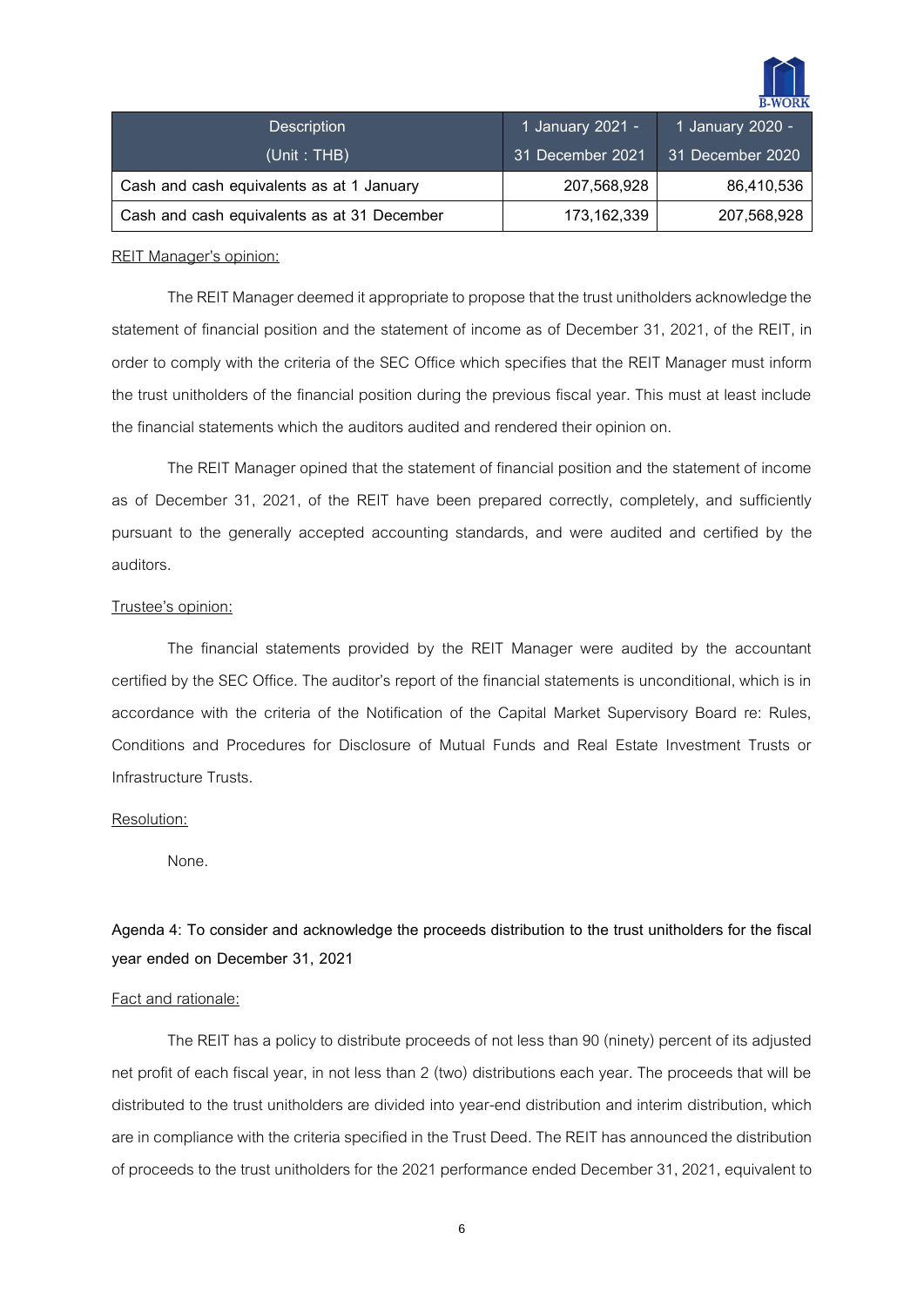

THB 0.7825 per unit. The total distributed proceeds are equivalent to THB 288,586,000, which is equivalent to 90.40 percent of the adjusted net profit. The details of the proceeds distribution since the establishment of the REIT are summarized below.

| No.            |                          | Date of proceeds  | Proceeds       | <b>Total</b>   |
|----------------|--------------------------|-------------------|----------------|----------------|
|                | Performance period       | distribution      | (THB per unit) | (THB per unit) |
| $\mathbf{1}$   | 6 Feb 2018 - 30 Jun 2018 | 6 September 2018  | 0.3034         | 0.4834         |
| $\overline{2}$ | 1 Jul 2018 - 31 Dec 2018 | 25 March 2019     | 0.1800         |                |
| 3              | 1 Jan 2019 - 31 Mar 2019 | 11 June 2019      | 0.1912         |                |
| $\overline{4}$ | 1 Apr 2019 - 30 Jun 2019 | 5 September 2019  | 0.1810         |                |
| 5              | 1 Jul 2019 - 30 Sep 2019 | 6 December 2019   | 0.1880         | 0.7558         |
| 6              | 1 Oct 2019 - 31 Dec 2019 | 26 March 2020     | 0.1956         |                |
| $\overline{7}$ | 1 Jan 2020 - 31 Mar 2020 | 10 June 2020      | 0.1951         |                |
| 8              | 1 Apr 2020 - 30 Jun 2020 | 10 September 2020 | 0.1923         | 0.7709         |
| 9              | 1 Jul 2020 - 30 Sep 2020 | 8 December 2020   | 0.1923         |                |
| 10             | 1 Oct 2020 - 31 Dec 2020 | 24 March 2021     | 0.1912         |                |
| 11             | 1 Jan 2021 - 31 Mar 2021 | 9 March 2021      | 0.2029         |                |
| 12             | 1 Apr 2021 - 30 Jun 2021 | 8 September 2021  | 0.1966         | 0.7825         |
| 13             | 1 Jul 2021 - 30 Sep 2021 | 13 December 2021  | 0.1915         |                |
| 14             | 1 Oct 2021 - 31 Dec 2021 | 25 March 2022     | 0.1915         |                |
|                | Total                    |                   | 2.7926         | 2.7926         |

REIT Manager's opinion:

The REIT Manager deemed it appropriate to inform the trust unitholders of the details of proceeds distributions made to the trust unitholders for the fiscal year ended on December 31, 2021. The REIT Manager opined that the proceeds distributions are in accordance with the Trust Deed and the policy to distribute proceeds declared in the registration statement for the offering of trust units of Bualuang Office Leasehold Real Estate Investment Trust (B-WORK) and related practices of the Securities and Exchange Commission.

## Trustee's opinion:

The Trustee acknowledged the proceeds distribution as proposed by the REIT Manager.

## Resolution:

None.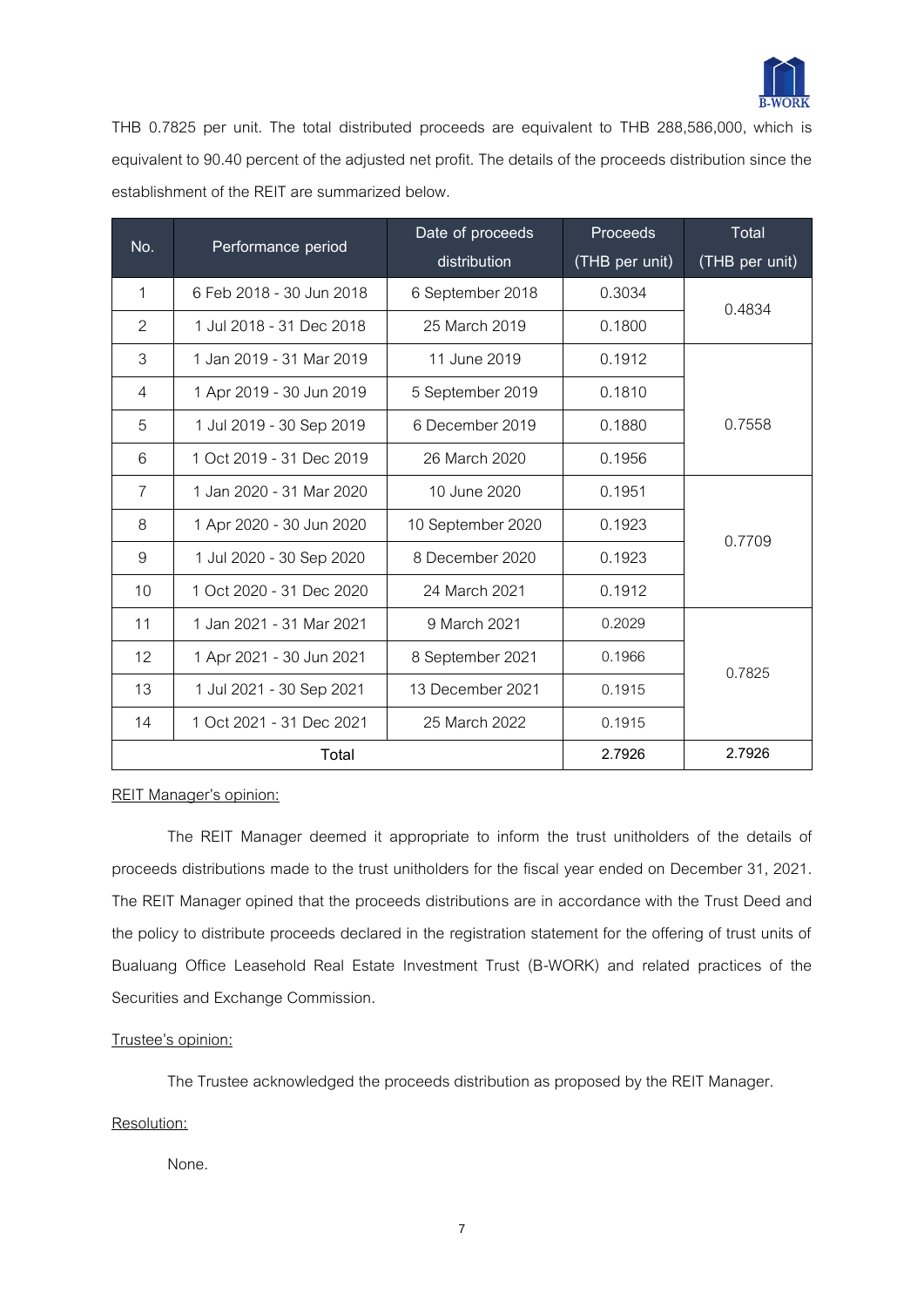

# **Agenda 5: To consider and acknowledge the appointment of the auditors and the determination of the auditors' remuneration**

## Fact and rationales:

The REIT Manager appointed the auditors from KPMG Phoomchai Audit Ltd., which is the REIT's auditor for the fiscal year ended December 31, 2021, to be the auditors of the REIT, and determined the auditors' remuneration for the fiscal year ended December 31, 2022. The details are as follows.

# 1) Appointment of the auditors

The REIT Manager considered and deemed it appropriate to inform the trust unitholders of the appointment of the REIT's auditors for the fiscal year ended December 31, 2022, who has been certified in accordance with the criteria of the SEC Office. The REIT Manager considered the characteristics and abilities of the auditors based on qualifications, quality of the auditors, efficiency, and independence of the auditors, having no interest in nor conflict of interest with the performance of auditing the REIT. The name of the auditors are shown below.

| Ms. Sujitra Masena         | Certified Public Accountant No. 8645; or |
|----------------------------|------------------------------------------|
| Mrs. Munchupa Singsuksawat | Certified Public Accountant No. 6112; or |
| Ms. Nareewan Chaibantad    | Certified Public Accountant No. 9219     |

Any of the aforementioned auditors could audit and render opinion on the financial statements of the REIT. In the event that any of these auditors are not able to perform their duties, KPGM Phoomchai Audit Ltd. will provide another auditor of KPMG Phoomchai Audit Ltd. to audit and render opinion on the financial statements of the REIT instead of the aforementioned auditors. Accordingly, the details of the profile, experience, and work experience of the auditors are shown in the **Attachment 7**.

2) Determination of the auditors' remuneration

The REIT Manager considered and deemed it appropriate to inform the trust unitholders of the determination of the remuneration of the REIT's auditors for the fiscal year ended December 31, 2022, (excluding other expenses e.g. copying expenses, travelling expenses, and other expenses). The details are as below.

| Y2021         | Y2022         | Percentage of change     |
|---------------|---------------|--------------------------|
| THB 1,340,000 | THB 1,340,000 | $\overline{\phantom{a}}$ |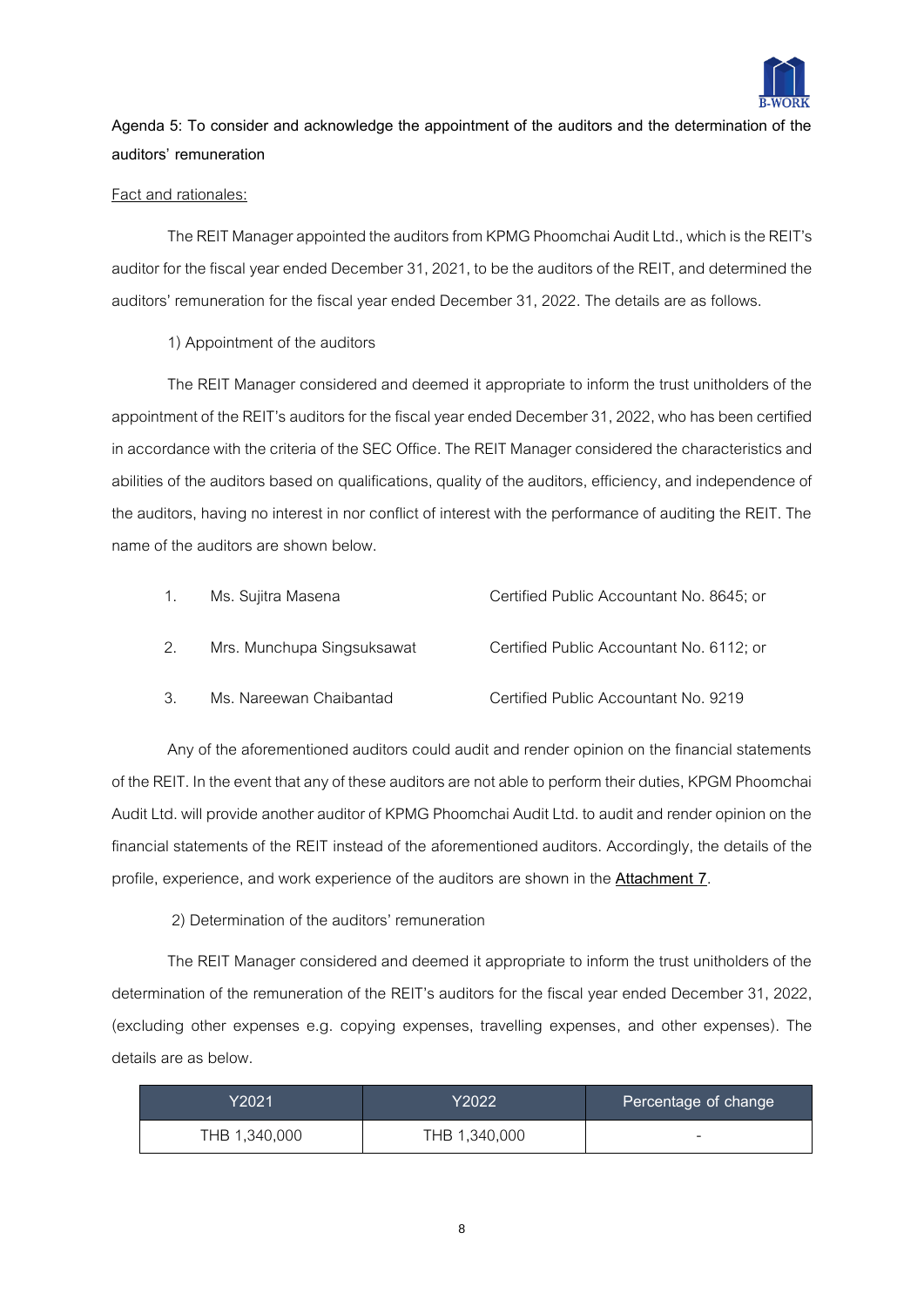

Remarks: If the REIT acquires additional assets, there will be an additional auditors' remuneration of THB 310,000 per one project.

#### REIT Manager's opinion:

The REIT Manager deemed it appropriate to inform the trust unitholders of appointing KPMG Phoomchai Audit Ltd. to be auditor of the REIT, and the auditors' remuneration for the fiscal year ended December 31, 2022, as proposed by the REIT Manager, in accordance with the criteria of the SEC Office which specifies that the REIT Manager must inform the trust unitholders of the appointment of the REIT's auditors and the determination of the auditors' remuneration. The REIT Manager opined that the mentioned auditors have been certified in accordance with the criteria of the SEC Office, perform their duties properly and have knowledge and expertise suitable for auditing and rendering opinion on the financial statements of the REIT. In addition, they do not have relationship with or interest in the REIT that would affects their independence in performing their duties.

#### Trustee's opinion:

The appointment of the auditors is in compliance with the relevant laws. Therefore, the Trustee has no observation thereon.

## Resolution:

None.

# **Agenda 6: To consider and acknowledge the progression of the REIT's acquisition of the additional asset (No. 1)**

## Fact and rationale:

According to the resolution of trust unitholders from the 2021 Annual General Meeting of Trust Unitholders on April 27, 2021, resolved to approve the agenda regarding to the REIT's acquisition of the additional assets (No. 1). The details of the resolution are shown in the Minutes of the 2021 Annual General Meeting of Trust Unitholders of B-WORK as appeared in an **Attachment 1**, which has been delivered to the Trust Unitholders along with this Report.

The REIT Manager considered and deemed it appropriate to inform the trust unitholders of the progression of the REIT's acquisition of the additional asset (No. 1). The REIT manager has submitted a public offering application to the Securities and Exchange Commission, and the application was effective on September 23, 2021 (the first date of counting the Filing). However, due to the epidemic situation of the Coronavirus Disease 2019 (COVID-19) that continues to spread which affects both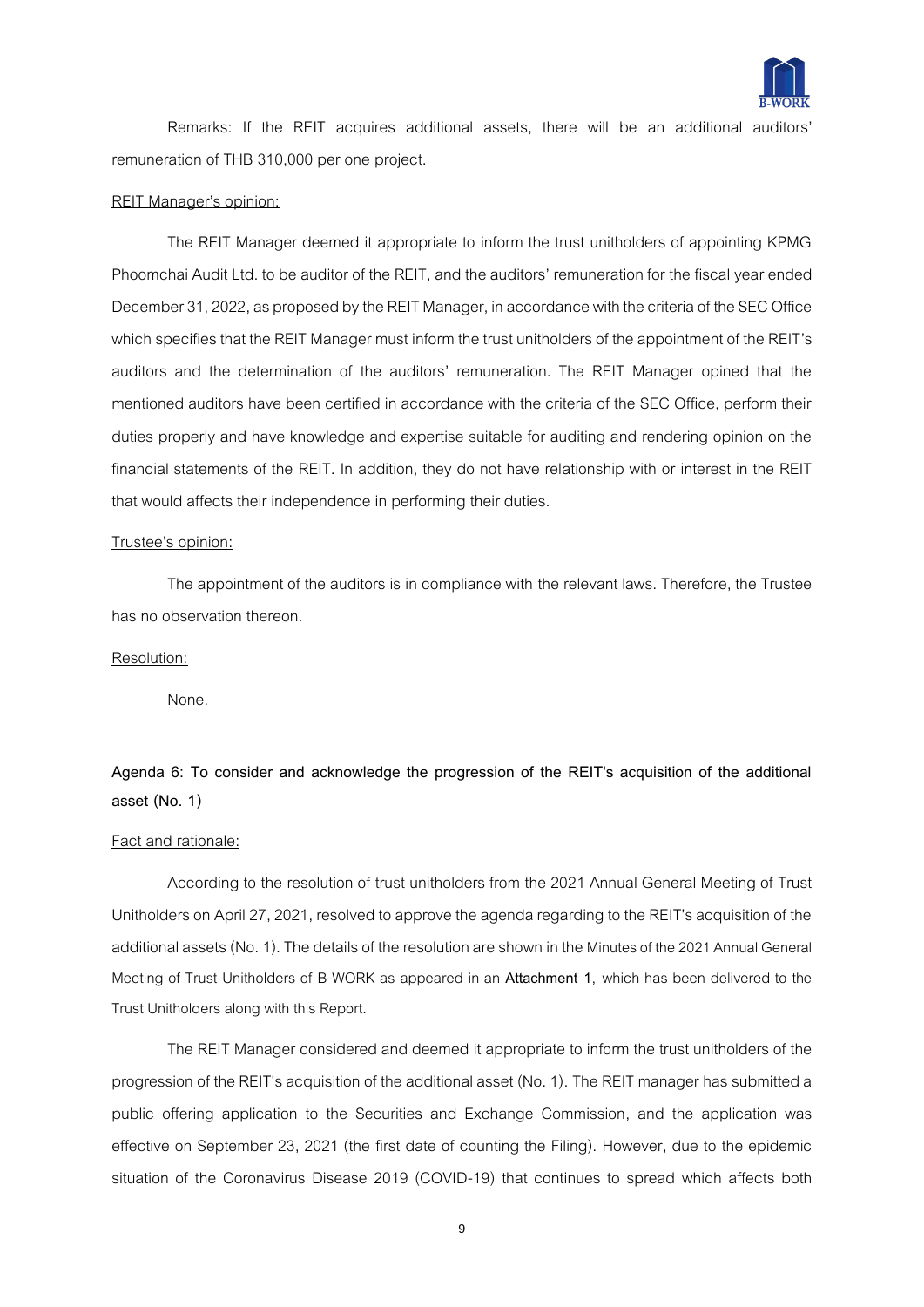

economic situation and the office market situation. Currently, the situation is still uncertain, the REIT manager, therefore, considered summiting the request for an extension of the offering period of the capital increase trust unit of Bualuang Office Leasehold Real Estate Investment Trust (No. 1) to the Securities and Exchange Commission for further 6 months (within 28 September 2022).

#### REIT Manager's opinion:

The REIT Manager deemed it appropriate to inform the trust unitholders of the progression of the REIT's acquisition of the additional asset (No. 1), according to the resolution of trust unitholders from the 2021 Annual General Meeting of Trust Unitholders on April 27, 2021, resolved to approve the agenda regarding the REIT's acquisition of the additional assets (No. 1).

#### Trustee's opinion:

The Trustee acknowledged the progression of the REIT's acquisition of the additional asset (No. 1) as proposed by the REIT Manager.

#### Resolution:

None.

#### **Agenda 7: Other matters (if any)**

All trust unitholders are cordially invited to attend the 2022 Annual General Meeting of Trust Unitholders on April 28, 2022, at 10.00 a.m., via an Electronic Meeting (E-AGM) method. In order to ensure the safety of all unitholders with respect to the spread of COVID-19, the REIT manager has not arranged an additional place/meeting venue to support the unitholders. Thus, the registration, vote casting (if any), and vote counting (if any) of the meeting will carried out via an electronic method only. The guidelines for registration methods, attendance, and appointing proxy are set out in an **Attachment 3** of this invitation.

For the trust unitholders who wish to attend the meeting in person. Please send the identification document as specified in the **Attachment 3**of the invitation to the 2022 Annual General Meeting of Trust Unitholder to electronic mail (email) bworkreit@bblam.co.th.

In the event that any trust unitholder is unable to attend the meeting by his or her behalf and wishes to appoint a proxy to attend the meeting and vote on his or her behalf, please fill in and sign the attached proxy form, as shown in the **Attachment 4**, which must be duly affixed with the stamp duty of